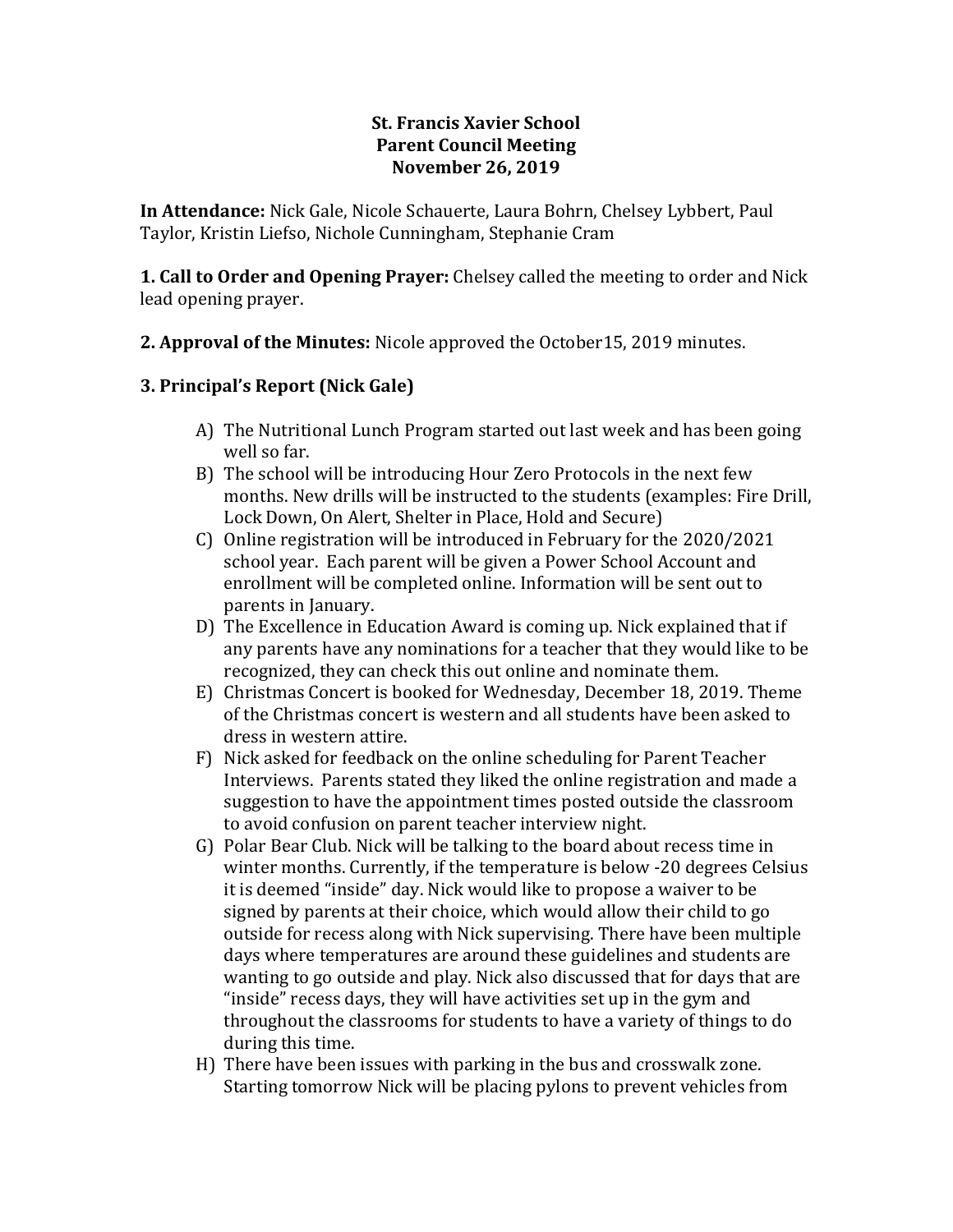parking in this zone as it is causing a safety concern for the students and crosswalk patrollers.

- I) There is a new sign at the front desk for visitors of the school to remind them to stop in at the front desk with Kelli before proceeding throughout the school.
- J) There is a job posting online for Learning Assistant Substitutes for the Catholic Board as they are in need of people for this position.
- K) Nick went over and discussed a portion of Annual Education Plan and the Annual Education Results.

## **4. Teacher's Report**

No teacher report given today.

# **5. Chair's Report (Chelsey Lybbert)**

Chelsey wanted to thank all the volunteers and organizers for Hot Lunch Days along with the Deerview Meats Fundraiser

With the Nutritional Lunch Program starting up discussion was held whether to keep the Hot Lunch Day Fundraiser. It was decided that we would see how the December Hot Lunch Fundraiser goes and discuss in the New Year if we will keep this fundraiser going.

Chelsey is no longer the chair of the Parent Association as she has accepted a new role in her job at the school board. Due to this position, parent council may also need to consider an intern Chair due to this unique situation.

## **6. Treasurer's Report (Nicole Schauerte)**

Budget and deposits were reviewed. Deerview meats fundraised \$2513. 54, Booster Juice orders from October and November has raised \$116.25. Hot Lunch Fundraiser was raised \$383.77. The Winter Plant Fundraiser raised \$1471.95. Thank you everyone for supporting these fundraisers.

Expenses to be paid out include \$500.00 to the library to purchase new books for the school along with the Dream Centre Rental for the Christmas Concert. Discussion was held on fundraising goals for the school year. A letter will be sent home for FlipGive- an app that gives money back to the school from purchases made online (ex: Amazon). Other options for fundraisers in the future include cookie dough, Mom's Pantry, Mavericks Tickets. It was decided to reassess our fundraising goals in February once the Valentines Dance is completed and determine if parent council needs to add a spring fundraiser for the school.

## **7. Classroom Rep Update**

No report from Classroom Reps today.